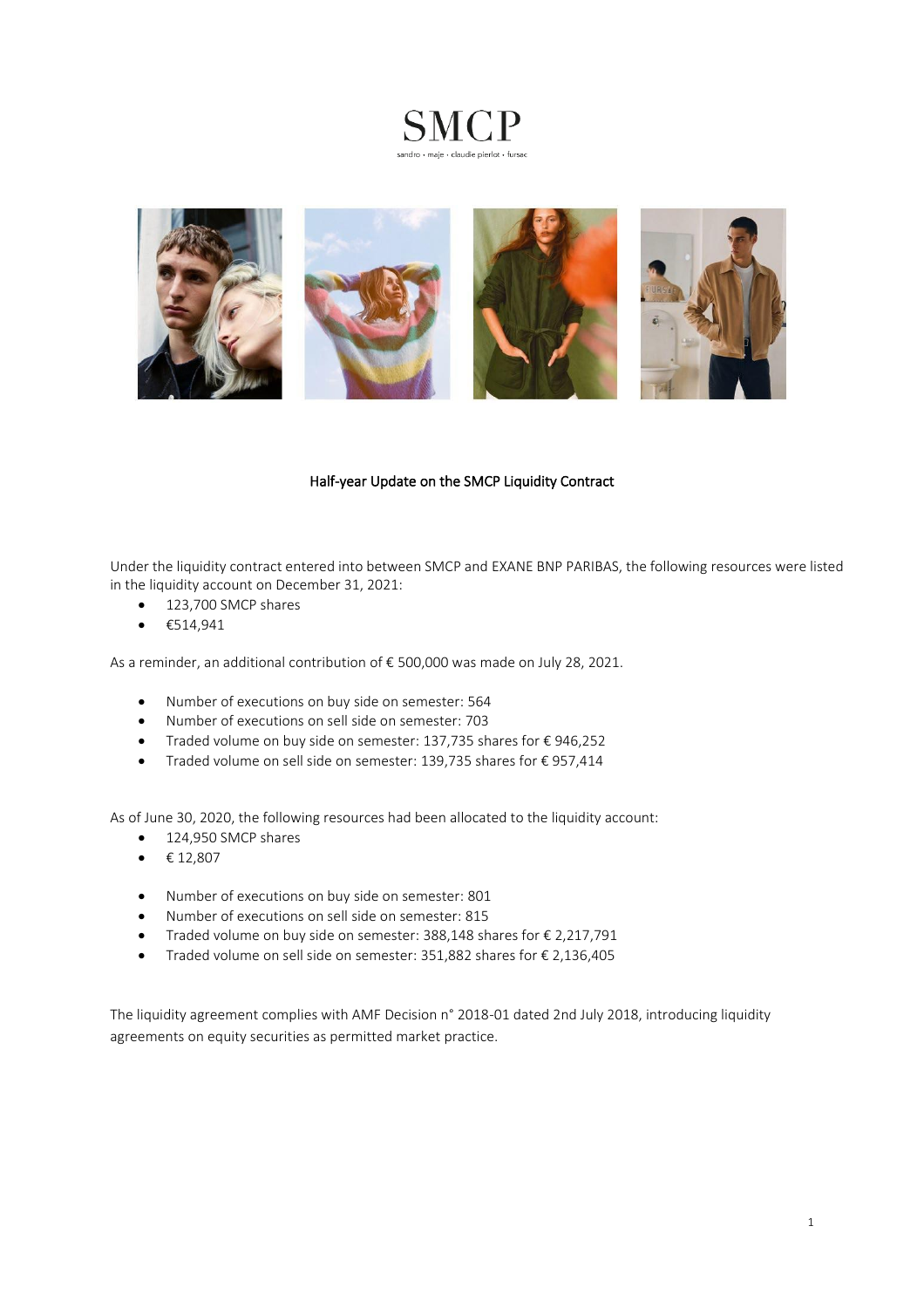|              | <b>Buy side</b><br>Sell side |                         |                                |                     |                         |                                |
|--------------|------------------------------|-------------------------|--------------------------------|---------------------|-------------------------|--------------------------------|
|              | Number of<br>shares          | Number of<br>executions | <b>Traded volume</b><br>in EUR | Number of<br>shares | Number of<br>executions | <b>Traded volume</b><br>in EUR |
| <b>Total</b> | 134,684                      | 546                     | 924,763.46                     | 137,283             | 685                     | 940,001.54                     |
| 01/07/2021   | 4,000                        | 5                       | 25,140.00                      | 4,000               | 13                      | 25,251.20                      |
| 02/07/2021   | 3,500                        | 10                      | 22,010.80                      | 3,500               | 7                       | 22,306.20                      |
| 05/07/2021   | 2,000                        | 5                       | 12,557.40                      | 3,250               | $\mathsf 9$             | 20,712.58                      |
| 06/07/2021   | 4,000                        | 11                      | 25,160.00                      | 1,523               | $\sqrt{4}$              | 9,789.69                       |
| 07/07/2021   | 4,000                        | $\overline{7}$          | 24,161.20                      | 4,000               | 10                      | 24,177.60                      |
| 08/07/2021   | 2,750                        | 8                       | 15,977.50                      | 114                 | $\mathbf{1}$            | 664.62                         |
| 09/07/2021   | 1,000                        | 3                       | 5,745.00                       | 4,000               | $\mathcal{G}$           | 23,185.20                      |
| 12/07/2021   | 1,250                        | $\mathbf 1$             | 6,725.00                       | 1,250               | $\overline{2}$          | 6,737.50                       |
| 13/07/2021   |                              |                         |                                | 200                 | $\mathsf 3$             | 1,076.00                       |
| 14/07/2021   | 200                          | 3                       | 1,066.98                       | 200                 | $\mathsf 3$             | 1,086.00                       |
| 15/07/2021   | 400                          | $\overline{4}$          | 2,053.00                       |                     |                         |                                |
| 16/07/2021   | 200                          | $\overline{2}$          | 1,002.90                       | 300                 | $\overline{4}$          | 1,547.01                       |
| 19/07/2021   | 500                          | 6                       | 2,427.40                       | 400                 | $\mathsf 3$             | 1,944.00                       |
| 20/07/2021   | 200                          | $\overline{2}$          | 972.00                         | 400                 | $\mathsf{3}$            | 1,960.80                       |
| 21/07/2021   |                              |                         |                                | 300                 | $\mathsf{3}$            | 1,513.80                       |
| 22/07/2021   | 700                          | $\overline{7}$          | 3,555.51                       | 400                 | $\mathsf{3}$            | 2,051.00                       |
| 23/07/2021   |                              |                         |                                | 100                 | $\mathbf{1}$            | 519.00                         |
| 26/07/2021   | 400                          | $\overline{4}$          | 2,046.52                       | 600                 | 5                       | 3,116.52                       |
| 27/07/2021   | 500                          | $\overline{4}$          | 2,664.00                       | 300                 | $\mathsf{3}$            | 1,689.00                       |
| 28/07/2021   | 201                          | $\overline{4}$          | 1,059.83                       | 201                 | 5                       | 1,076.33                       |
| 29/07/2021   | 100                          | $\mathbf{1}$            | 530.50                         |                     |                         |                                |
| 30/07/2021   | 200                          | $\overline{2}$          | 1,043.00                       | 200                 | $\overline{2}$          | 1,060.50                       |
| 02/08/2021   |                              |                         |                                | 500                 | $\,$ 6 $\,$             | 2,757.00                       |
| 03/08/2021   | 300                          | 3                       | 1,659.99                       |                     |                         |                                |
| 04/08/2021   | 300                          | 3                       | 1,650.99                       | 300                 | $\mathsf 3$             | 1,665.99                       |
| 05/08/2021   | 300                          | $\overline{4}$          | 1,616.49                       | 400                 | $\overline{2}$          | 2,178.52                       |
| 06/08/2021   | 400                          | 5                       | 2,194.52                       | 300                 | $\mathsf 3$             | 1,688.49                       |
| 09/08/2021   | 200                          | 3                       | 1,104.00                       | 200                 | $\mathsf 3$             | 1,136.00                       |
| 10/08/2021   | 600                          | 5                       | 3,391.98                       | 600                 | 6                       | 3,409.02                       |
| 11/08/2021   | 300                          | 3                       | 1,684.50                       | 200                 | $\sqrt{4}$              | 1,134.50                       |
| 12/08/2021   | 100                          | $\mathbf 1$             | 554.50                         |                     |                         |                                |
| 13/08/2021   | $1\,$                        | $\,1$                   | 5.65                           | 101                 | $\overline{2}$          | 574.15                         |
| 16/08/2021   | 500                          | 5                       | 2,718.00                       |                     |                         |                                |
| 17/08/2021   | 2,000                        | 8                       | 10,112.60                      |                     |                         |                                |
| 18/08/2021   | 900                          | $\overline{2}$          | 4,541.49                       | 900                 | $\mathsf 3$             | 4,581.00                       |
| 19/08/2021   | 1,500                        | 5                       | 7,489.95                       |                     |                         |                                |
| 20/08/2021   | 100                          | $\mathbf 1$             | 481.80                         | 500                 | $\mathsf 3$             | 2,500.00                       |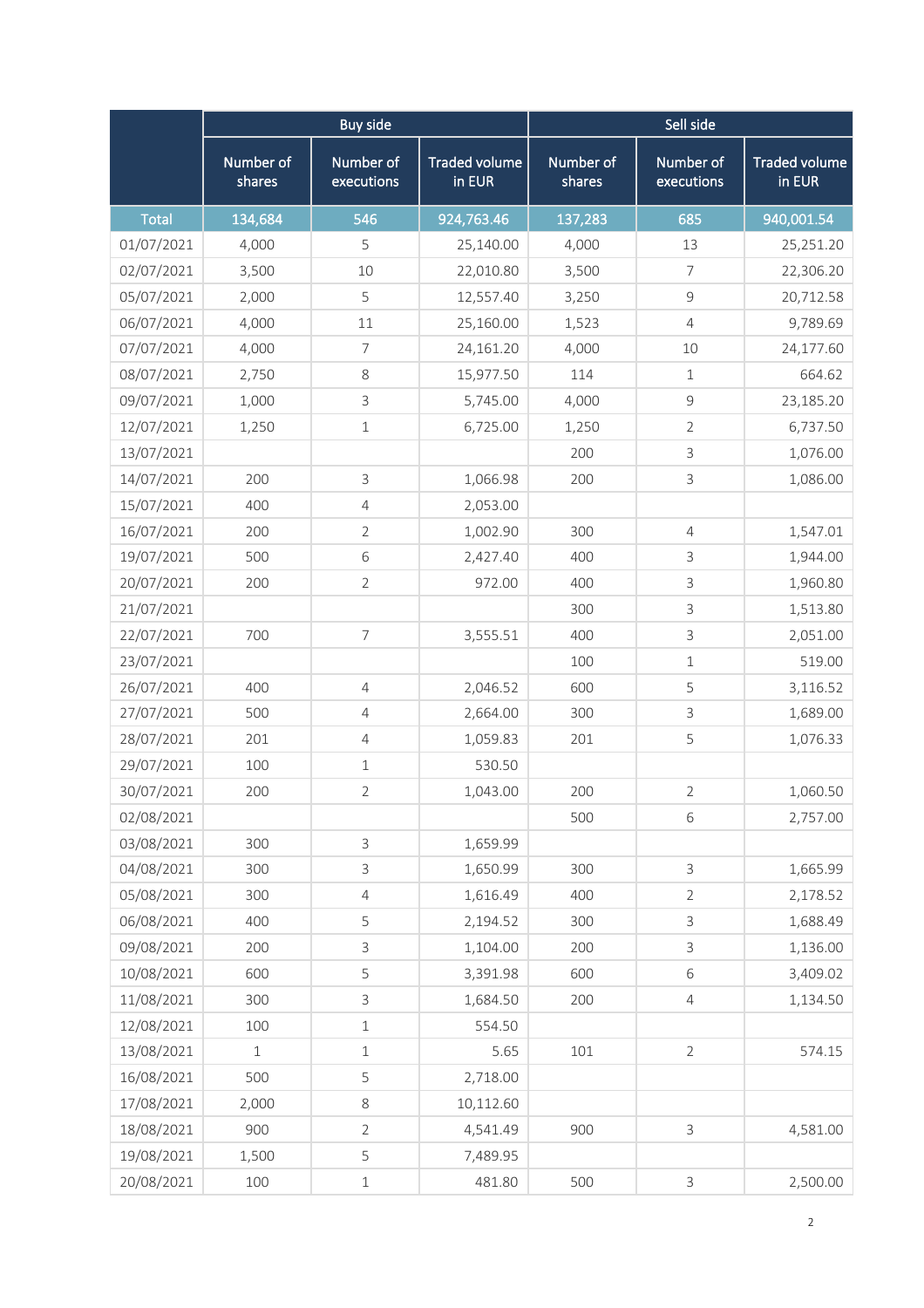| 23/08/2021 |       |                |           | 1,000 | 5                         | 5,045.00  |
|------------|-------|----------------|-----------|-------|---------------------------|-----------|
| 24/08/2021 |       |                |           | 1,500 | $\sqrt{4}$                | 7,727.55  |
| 25/08/2021 | 500   | $\,1\,$        | 2,522.50  | 500   | 3                         | 2,557.50  |
| 26/08/2021 | 1,000 | $\overline{4}$ | 4,995.00  | 1,000 | 6                         | 5,110.00  |
| 27/08/2021 | 1,000 | $\overline{4}$ | 4,966.00  | 1,000 | $\ensuremath{\mathsf{3}}$ | 5,016.50  |
| 30/08/2021 | 500   | $\mathbf{1}$   | 2,473.00  | 500   | $\,1$                     | 2,505.00  |
| 31/08/2021 | 500   | $\mathsf{3}$   | 2,475.00  | 500   | 3                         | 2,499.00  |
| 01/09/2021 |       |                |           | 1,500 | 3                         | 7,652.55  |
| 02/09/2021 | 500   | $\overline{2}$ | 2,545.00  | 2,000 | $\,8\,$                   | 10,457.60 |
| 03/09/2021 | 2,500 | 6              | 13,725.00 | 2,500 | $\,$ 6 $\,$               | 14,250.00 |
| 06/09/2021 | 500   | $\overline{2}$ | 2,627.50  | 750   | 6                         | 4,011.53  |
| 07/09/2021 | 300   | $\overline{4}$ | 1,637.49  | 200   | $\,1$                     | 1,100.00  |
| 08/09/2021 | 300   | $\mathsf{3}$   | 1,629.99  | 400   | $\sqrt{4}$                | 2,210.00  |
| 09/09/2021 | 400   | 5              | 2,118.00  | 400   | $\overline{2}$            | 2,120.00  |
| 10/09/2021 | 400   | $\overline{4}$ | 2,102.00  |       |                           |           |
| 13/09/2021 | 147   | $\mathsf 3$    | 761.11    | 147   | $\overline{2}$            | 769.22    |
| 14/09/2021 | 300   | $\overline{4}$ | 1,577.49  | 300   | 3                         | 1,583.01  |
| 15/09/2021 | 900   | $\overline{7}$ | 4,761.54  | 900   | 6                         | 4,786.02  |
| 16/09/2021 | 251   | $\overline{2}$ | 1,315.24  | 1,500 | 7                         | 8,412.00  |
| 17/09/2021 |       |                |           | 3,000 | 5                         | 17,150.10 |
| 20/09/2021 | 1,600 | 5              | 8,852.00  | 1,300 | 5                         | 7,338.50  |
| 21/09/2021 | 1,600 | $\,8\,$        | 9,318.08  | 1,600 | $\,$ 6 $\,$               | 9,607.04  |
| 22/09/2021 | 200   | $\,1\,$        | 1,197.00  | 1,750 | $\overline{7}$            | 10,570.53 |
| 23/09/2021 |       |                |           | 5,100 | 16                        | 32,294.73 |
| 24/09/2021 | 400   | $\overline{2}$ | 2,680.00  | 400   | $\overline{4}$            | 2,830.00  |
| 27/09/2021 | 1,250 | $\overline{7}$ | 8,494.50  | 550   | 4                         | 3,831.52  |
| 28/09/2021 | 759   | $\overline{4}$ | 5,216.76  | 759   | $\mathcal{G}$             | 5,268.14  |
| 29/09/2021 | 250   | $1\,$          | 1,742.50  | 600   | $\overline{7}$            | 4,366.02  |
| 30/09/2021 | 3,300 | 12             | 23,503.59 | 900   | $\,$ 6 $\,$               | 6,546.96  |
| 01/10/2021 | 1,250 | 10             | 8,473.50  | 1,500 | $\mathsf 9$               | 10,237.05 |
| 04/10/2021 | 2,000 | 6              | 13,673.00 | 2,000 | $\overline{7}$            | 13,762.00 |
| 05/10/2021 | 2,500 | 8              | 17,928.50 | 2,500 | 18                        | 18,023.00 |
| 06/10/2021 | 2,000 | 6              | 14,105.80 | 2,000 | 11                        | 14,202.60 |
| 07/10/2021 | 1,250 | 5              | 8,692.25  | 1,250 | 3                         | 8,781.75  |
| 08/10/2021 | 100   | $\,1$          | 707.50    | 300   | 5                         | 2,136.51  |
| 11/10/2021 |       |                |           | 500   | 5                         | 3,654.50  |
| 12/10/2021 | 2,200 | 6              | 16,254.26 | 2,200 | $\mathsf 9$               | 16,314.54 |
| 13/10/2021 | 1,600 | $\overline{4}$ | 11,947.04 | 1,000 | 7                         | 7,525.50  |
| 14/10/2021 | 2,500 | $\overline{7}$ | 18,788.00 | 2,500 | 12                        | 18,873.00 |
| 15/10/2021 |       |                |           | 500   | 8                         | 3,882.00  |
| 18/10/2021 |       |                |           | 500   | 6                         | 4,024.50  |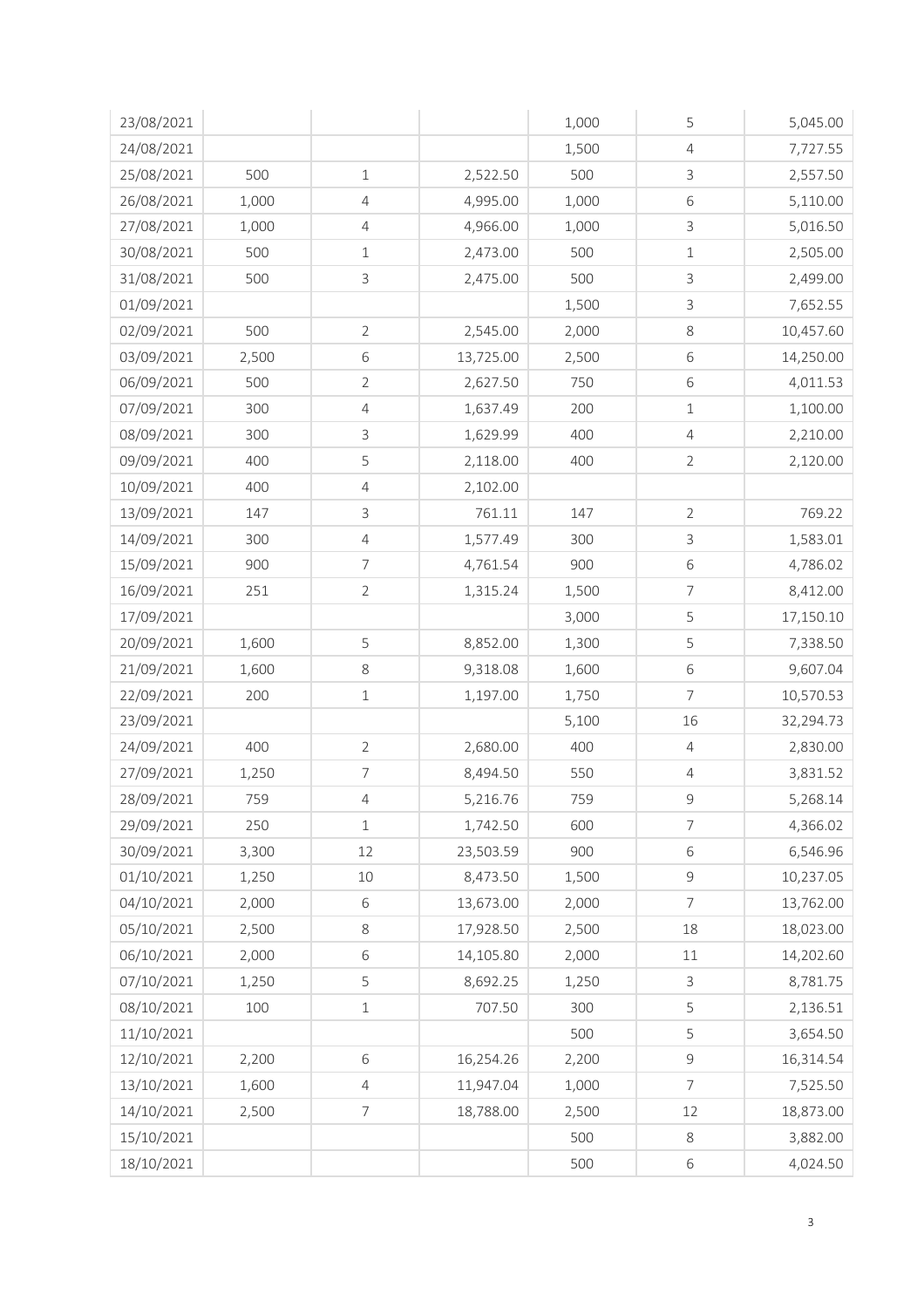| 19/10/2021 | 3,000 | 6              | 23,781.90 | 3,000  | 6              | 23,885.40 |
|------------|-------|----------------|-----------|--------|----------------|-----------|
| 20/10/2021 | 1,000 | 5              | 7,884.00  | 600    | $\overline{2}$ | 4,770.48  |
| 21/10/2021 | 1,500 | 5              | 11,736.00 | 1,100  | $1\,$          | 8,635.00  |
| 22/10/2021 | 600   | $\overline{2}$ | 4,666.02  | 600    | 3              | 4,704.00  |
| 25/10/2021 | 250   | $\overline{2}$ | 1,928.75  | 100    | $\,1$          | 783.50    |
| 26/10/2021 | 1,000 | $\overline{4}$ | 7,707.50  | 600    | 5              | 4,719.48  |
| 27/10/2021 | 3,100 | $10$           | 23,038.58 | 100    | $\,1\,$        | 779.50    |
| 28/10/2021 | 2,200 | $\overline{4}$ | 15,379.54 | 1,600  | 3              | 11,270.08 |
| 29/10/2021 | 1,132 | $\mathsf{3}$   | 7,925.36  | 1,132  | 5              | 7,977.20  |
| 01/11/2021 |       |                |           | 500    | 5              | 3,650.00  |
| 02/11/2021 | 800   | 4              | 5,974.00  | 1,100  | $\,8\,$        | 8,340.53  |
| 03/11/2021 | 590   | $\mathsf 3$    | 4,600.58  | 640    | $\mathsf 3$    | 5,044.42  |
| 04/11/2021 | 3,500 | 10             | 27,113.10 | 3,500  | 5              | 27,266.40 |
| 05/11/2021 | 400   | $\mathbf{1}$   | 3,106.00  | 400    | 5              | 3,140.00  |
| 08/11/2021 | 3,750 | 12             | 29,178.00 | 750    | $1\,$          | 5,996.25  |
| 09/11/2021 | 1,600 | 10             | 11,974.08 | 700    | $\overline{2}$ | 5,330.01  |
| 10/11/2021 | 1,100 | $\overline{7}$ | 8,228.22  | 1,100  | $\,$ 6 $\,$    | 8,352.52  |
| 11/11/2021 | 600   | 5              | 4,573.02  | 1,000  | $\overline{7}$ | 7,746.00  |
| 12/11/2021 | 2,350 | 12             | 18,127.20 | 2,350  | 6              | 18,450.79 |
| 15/11/2021 | 750   | $\mathsf 3$    | 6,200.03  | 850    | $\overline{7}$ | 7,048.03  |
| 16/11/2021 | 1,500 | 11             | 12,711.00 | 1,100  | $10\,$         | 9,469.46  |
| 17/11/2021 | 1,000 | 5              | 8,398.00  | 1,000  | $\,$ 6 $\,$    | 8,439.00  |
| 18/11/2021 | 800   | 5              | 6,652.48  | 1,000  | 6              | 8,400.50  |
| 19/11/2021 | 3,100 | 12             | 25,549.58 | 300    | 5              | 2,595.51  |
| 22/11/2021 | 354   | $\overline{2}$ | 2,810.12  | 454    | 5              | 3,663.92  |
| 23/11/2021 | 1,100 | $\overline{4}$ | 8,812.98  | 4,595  | 22             | 37,282.91 |
| 24/11/2021 | 1,599 | 6              | 12,889.86 | 10,299 | 95             | 83,430.14 |
| 25/11/2021 | 700   | $\mathsf{3}$   | 5,632.97  | 700    | $\overline{4}$ | 5,646.97  |
| 26/11/2021 | 5,500 | 17             | 41,661.40 | 3,100  | $\,8\,$        | 23,778.86 |
| 29/11/2021 |       |                |           | 2,400  | 11             | 18,406.08 |
| 30/11/2021 | 750   | $\overline{2}$ | 5,625.00  | 451    | 5              | 3,438.42  |
| 01/12/2021 | 450   | $\overline{2}$ | 3,442.77  | 650    | 5              | 5,041.73  |
| 02/12/2021 | 3,200 | 12             | 24,615.36 | 800    | 3              | 6,236.00  |
| 03/12/2021 | 2,350 | 8              | 17,516.20 |        |                |           |
| 06/12/2021 | 800   | 3              | 5,866.00  | 1,300  | $\overline{7}$ | 9,663.03  |
| 07/12/2021 | 200   | $1\,$          | 1,537.00  | 300    | $\sqrt{4}$     | 2,324.01  |
| 08/12/2021 | 1,600 | 14             | 12,286.08 | 1,600  | $\overline{7}$ | 12,359.04 |
| 09/12/2021 | 2,350 | $\overline{7}$ | 17,739.45 | 69     | $\mathbf 1$    | 540.27    |
| 10/12/2021 | 1,100 | $\overline{4}$ | 7,910.98  | 598    | $\overline{4}$ | 4,363.37  |
| 13/12/2021 | 3,000 | $\overline{7}$ | 21,637.50 | 1,750  | 8              | 12,702.55 |
| 14/12/2021 | 1,350 | $\,$ 6 $\,$    | 9,541.94  | 1,000  | $\overline{4}$ | 7,221.00  |